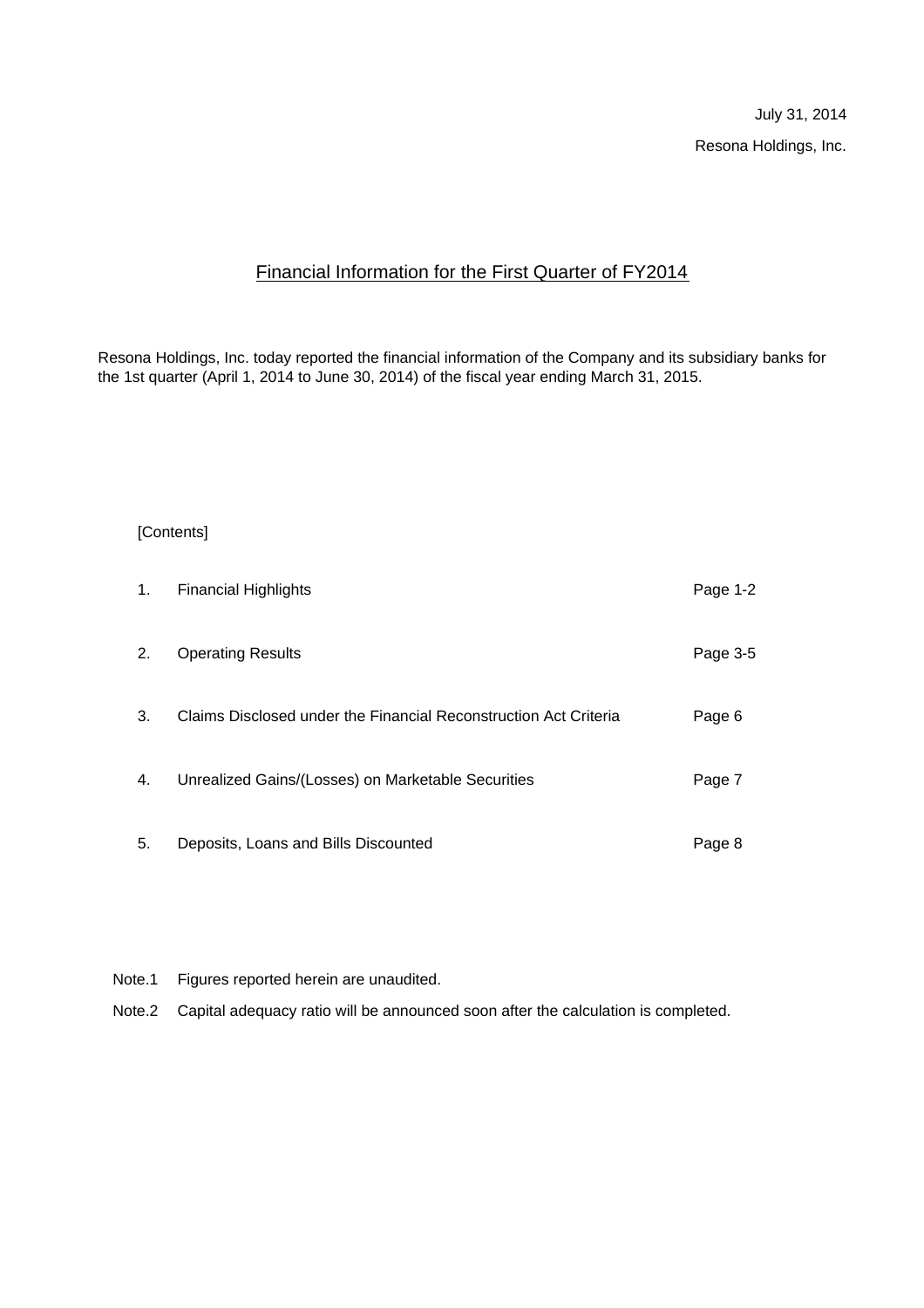## 1. Financial Highlights

- Actual net operating profit (total of 3 group banks) for the 1Q of FY2014 declined by Y11.1 bn YoY mainly due to decrease in 1) net interest income from loans and deposits and 2) net gains on bonds (including futures).
- Net gains on stocks (total of 3 group banks) decreased comparing with the strong number for the same period of last year which was supported by favorable gains from equity ETFs. Net credit expenses (total of 3 group banks) improved by Y4.5 bn YoY under the operating environment in which a trend of negative credit cost has been sustained with very limited new bankruptcies.
- As a result, the three subsidiary banks on a non-consolidated basis posted a net income of Y47.6 bn for the 1Q of FY2014 (down Y8.2 bn YoY), and Resona Holdings on a consolidated basis posted a net income of Y53.3 bn (down Y8.7 bn YoY ) with a progress rate against the first half forecast (Y74.0 bn) being 72%.



31.0 29.8 24.5 30.3 29.8 (1.2) - 10.0 4.0 1.6 2.7 3.1 (6.8) - 8.6 1.9 (3.6) 0.1 2.2 (6.4) -

**(83.0) (84.6) (80.6) (84.2) (81.9)** +**1.0** (170.5)

**62.2 55.8 49.0 55.4 51.1 (11.1)** 108.0

**6.8 13.1 6.8 (4.6) 4.7 (2.0)** 5.0

**7.2 7.6 15.5 (3.2) 11.7** +**4.5** (12.5)

14.1 24.3 20.0 (7.2) 13.3 (0.8) -

6.3 4.7 6.2 (6.4) 4.7 (1.5) -

**Operating Results** Operating Results

| <b>Income before income taxes</b>                                                                   | 76.4   | 80.2   | 69.1   | 48.2  | 64.5    | (11.9) | 98.5 |
|-----------------------------------------------------------------------------------------------------|--------|--------|--------|-------|---------|--------|------|
| Income taxes and other                                                                              | (20.5) | (28.1) | (24.5) | (3.8) | (16.8). | $+3.7$ |      |
| ∎Net income                                                                                         | 55.8   | 52.0   | 44.5   | 44.3  | 47.6    | (8.2)  | 65.5 |
| *2. Domestic banking account, deposits include NCDs, *3. Trading income and other operating income. |        |        |        |       |         |        |      |

\*2. Domestic banking account, deposits include NCDs. \*3. Trading income and other operating income. \*4. Net gains/(losses) on bonds and bond-related derivative transactions

Total credit expenses

Actual net operating profit<sup>\*5</sup>

Net gains/(losses) on stocks

Net gains/(losses) on equity ETFs

Net gains/(losses) on bonds<sup>\*4</sup>

Fees & com. plus trust fees

Operating expenses

Other<sup>\*3</sup>

Other gains/(losses)

\*5. Net operating profit before provision to general reserve and expenses related to problem loan disposal in the trust account.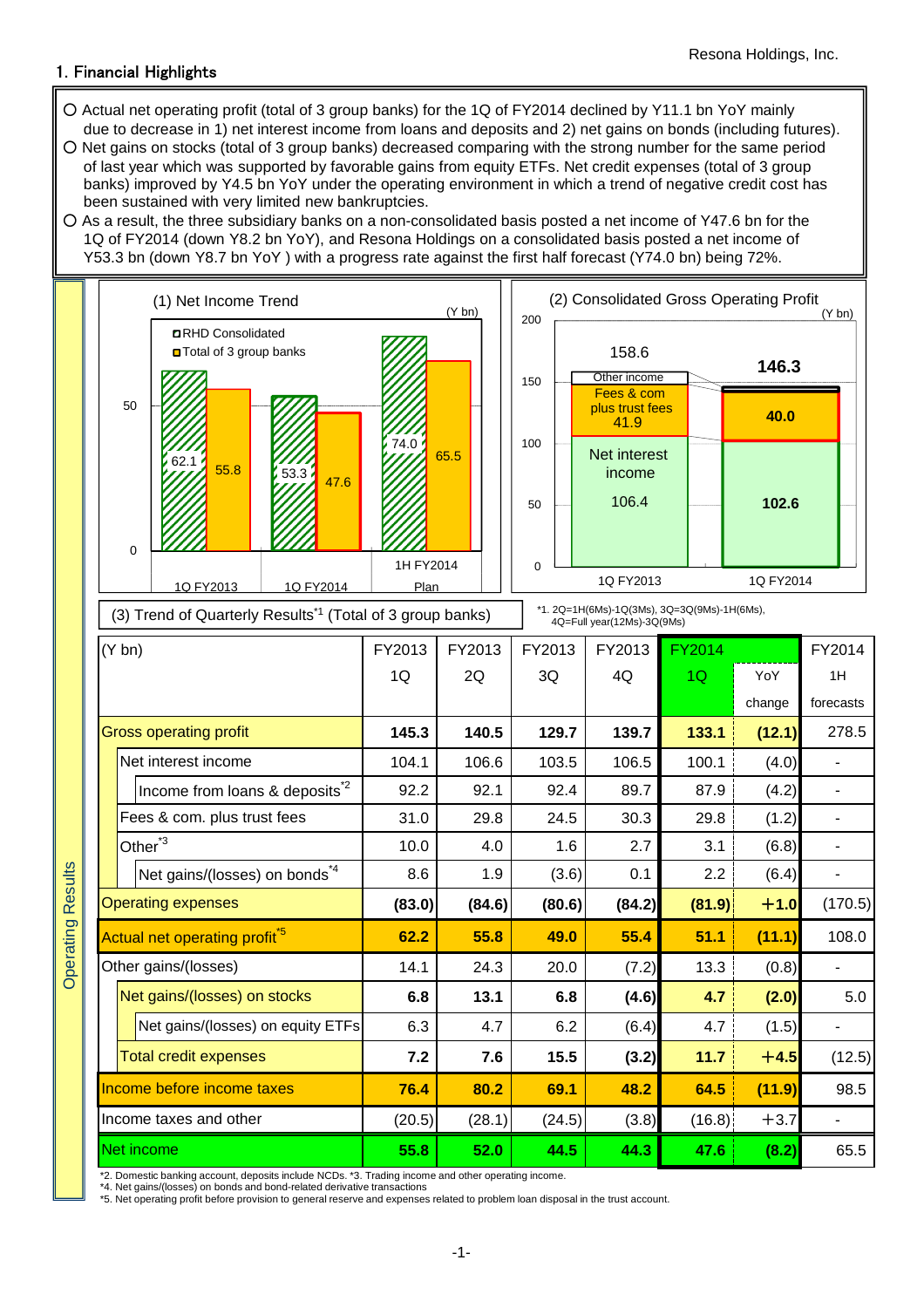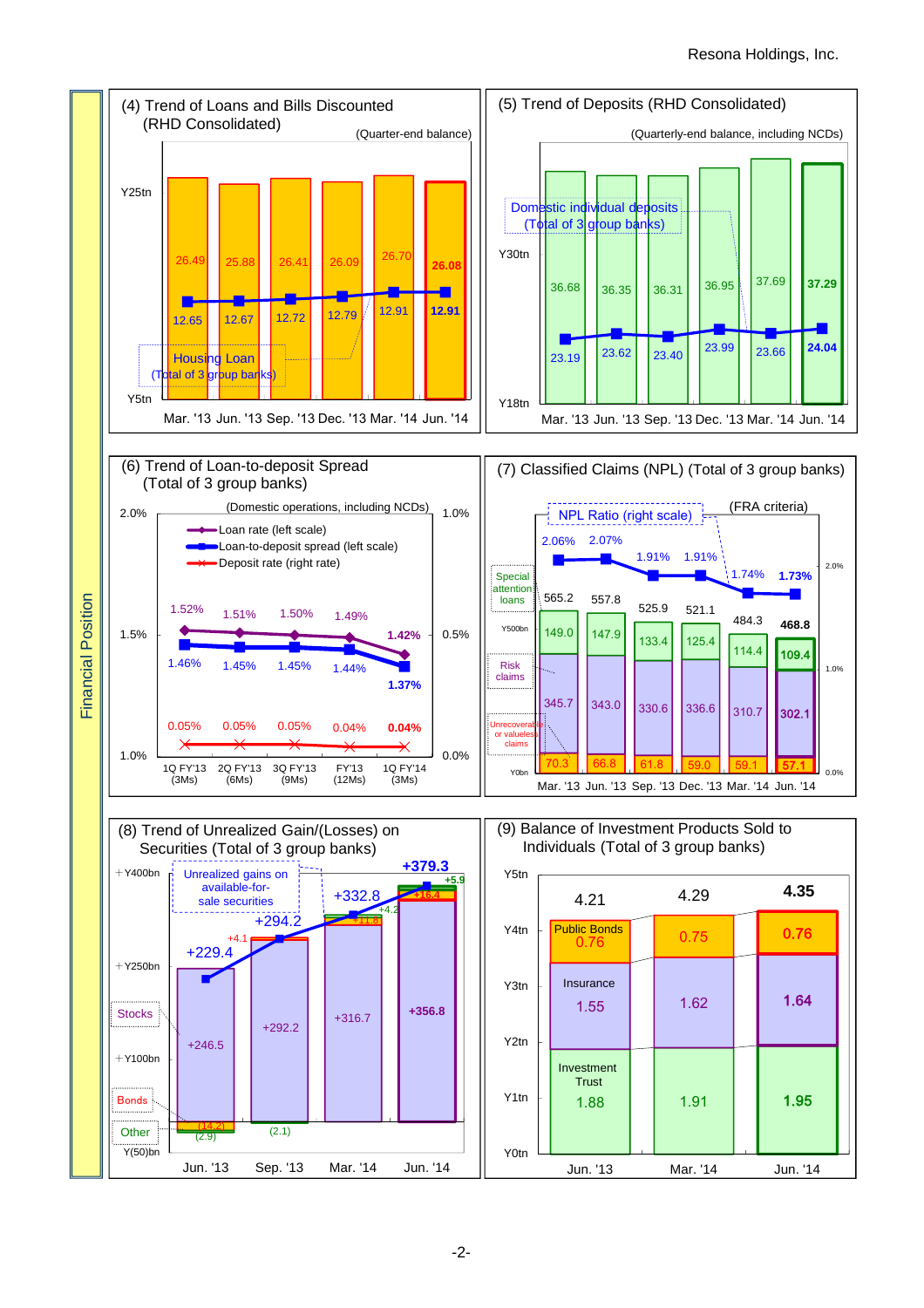### **2. Operating Results**

(1)Resona Holdings (Consolidated)

| (i) Statements of Income                                                         |                |            |        | (Billions of yen) |
|----------------------------------------------------------------------------------|----------------|------------|--------|-------------------|
|                                                                                  | Change         | 1Q FY 2013 |        |                   |
| Ordinary income                                                                  | 1              | 189.1      | (21.9) | 211.0             |
| Consolidated gross operating profit                                              | $\overline{c}$ | 146.3      | (12.3) | 158.6             |
| Interest income                                                                  | 3              | 102.6      | (3.7)  | 106.4             |
| Trust fees (after disposal of problem loans in the trust account)                | 4              | 5.5        | (0.0)  | 5.6               |
| <disposal account="" in="" loans="" of="" problem="" the="" trust=""></disposal> | 5              | 0.0        | 0.0    | (0.0)             |
| Fees and commissions                                                             | 6              | 34.4       | (1.7)  | 36.2              |
| Trading income                                                                   | 7              | 1.0        | 5.3    | (4.3)             |
| Other operating income                                                           | 8              | 2.5        | (12.0) | 14.5              |
| Provision to general reserve for possible loan losses                            | 9              |            |        |                   |
| General and administrative expenses                                              | 10             | (86.7)     | 0.0    | (86.8)            |
| Other gains/(losses), net                                                        | 11             | 14.7       | 0.4    | 14.2              |
| Net gains/(losses) on stocks                                                     | 12             | 4.8        | (2.0)  | 6.8               |
| Disposal of problem loans                                                        | 13             | (1.2)      | 2.0    | (3.2)             |
| Reversal of credit expenses                                                      | 14             | 12.6       | 0.6    | 12.0              |
| Equity in earnings of investments in affiliates                                  | 15             | 0.0        | 0.0    | 0.0               |
| Ordinary profit                                                                  | 16             | 74.3       | (11.7) | 86.0              |
| Extraordinary gains                                                              | 17             | 0.0        | (3.0)  | 3.0               |
| <b>Extraordinary losses</b>                                                      | 18             | (0.9)      | (0.5)  | (0.4)             |
| Income before income taxes and minority interests                                | 19             | 73.3       | (15.3) | 88.7              |
| Income taxes - current                                                           | 20             | (18.6)     | 5.0    | (23.6)            |
| Income taxes - deferred                                                          | 21             | (0.4)      | (1.0)  | 0.6               |
| Minority interests in net income                                                 | 22             | (0.8)      | 2.6    | (3.5)             |
| Net income                                                                       | 23             | 53.3       | (8.7)  | 62.1              |
| Credit expense (5, 9, 13, 14)                                                    | 24             | 11.4       | 2.7    | 8.7               |
| Disposal of problem loans in the trust account                                   | 25             | 0.0        | 0.0    | (0.0)             |
| Provision to general reserve for possible loan losses                            | 26             | 8.6        | (2.9)  | 11.6              |
| Write-off of loans                                                               | 27             | (1.4)      | 1.5    | (2.9)             |
| Provision to specific reserve for possible loan losses                           | 28             | 0.7        | 4.7    | (4.0)             |
| Provision to special reserve for certain overseas loans                          | 29             | 0.0        | 0.0    | (0.0)             |
| Other disposal of problem loans                                                  | 30             | 0.2        | 0.5    | (0.2)             |
| Gains on recoveries of written-off loans                                         | 31             | 3.2        | (1.1)  | 4.3               |
| (ii) ROE                                                                         |                |            |        | (%)               |
|                                                                                  |                | 1Q FY 2014 | Change | 1Q FY 2013        |
| Net income ROE                                                                   |                | 11.74      | (0.37) | 12.12             |

Net income ROE

(Note)

ROE= <br>(Net assets at the beginning of the fiscal period + Net assets at the fiscal period-end) / 2

(Consolidated ROE): Excluding minority interests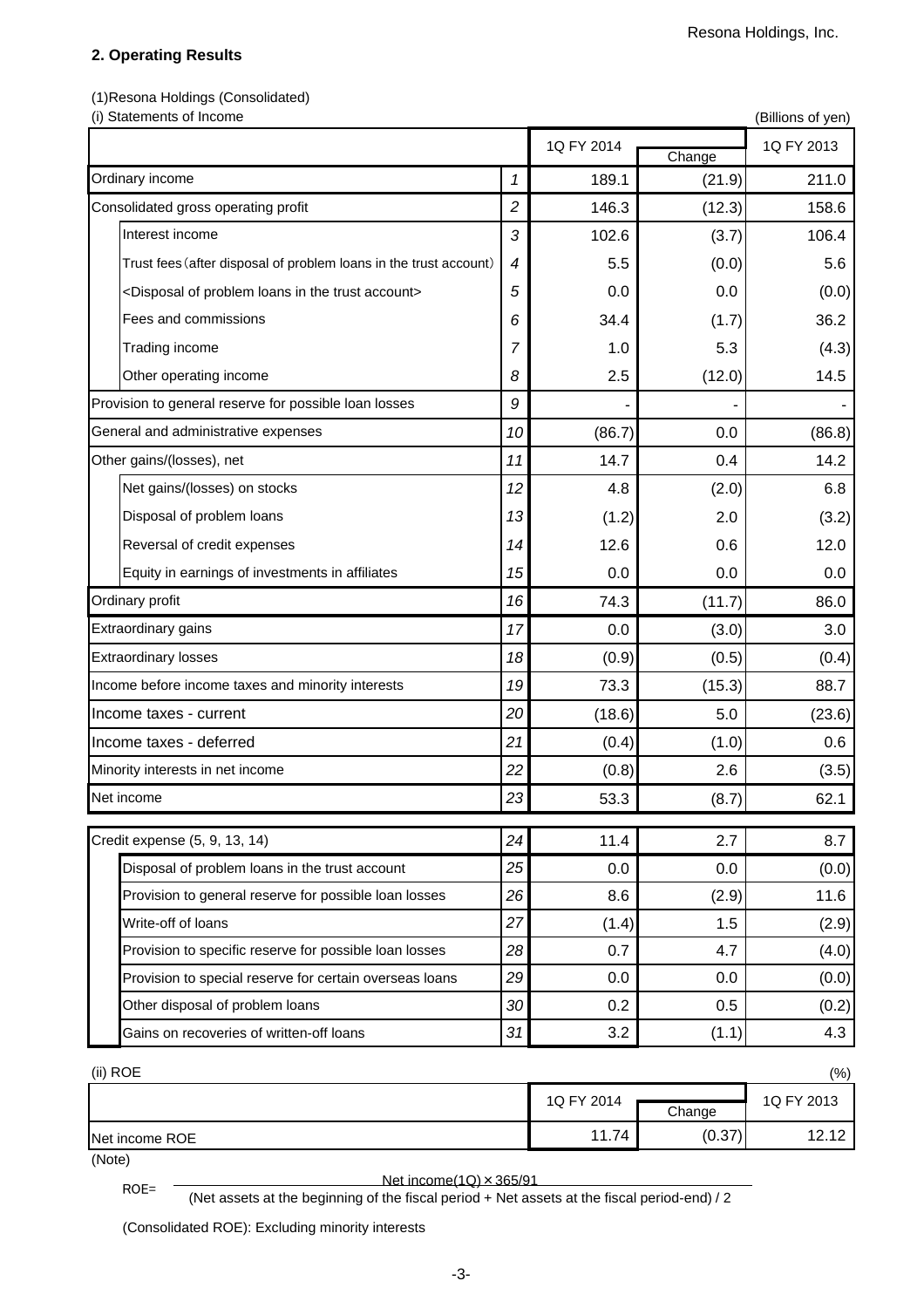# (2)Total of three banks, Non-consolidated figures of each bank

#### Resona Holdings, Inc.

| (i) Statements of Income<br>(Billions of yen)                                                                                                                                       |                 |            |                      |            |            |             |            |  |
|-------------------------------------------------------------------------------------------------------------------------------------------------------------------------------------|-----------------|------------|----------------------|------------|------------|-------------|------------|--|
|                                                                                                                                                                                     |                 |            | Total of three banks |            |            |             |            |  |
|                                                                                                                                                                                     |                 |            | [Non-consolidated]   |            |            | Resona Bank |            |  |
|                                                                                                                                                                                     |                 | 1Q FY 2014 |                      | 1Q FY 2013 | 1Q FY 2014 |             | 1Q FY 2013 |  |
|                                                                                                                                                                                     |                 |            | Change               |            |            | Change      |            |  |
| Gross operating profit                                                                                                                                                              | $\mathbf{1}$    | 133.1      | (12.1)               | 145.3      | 86.1       | (8.1)       | 94.3       |  |
| Interest income                                                                                                                                                                     | $\overline{c}$  | 100.1      | (4.0)                | 104.1      | 62.8       | (2.2)       | 65.1       |  |
| <net (domestic<="" and="" deposits="" from="" income="" interest="" loans="" td=""><td>3</td><td>87.9</td><td>(4.2)</td><td>92.2</td><td>55.1</td><td>(2.5)</td><td>57.6</td></net> | 3               | 87.9       | (4.2)                | 92.2       | 55.1       | (2.5)       | 57.6       |  |
| operations, including NCDs)>                                                                                                                                                        |                 |            |                      |            |            |             |            |  |
| Trust fees (after disposal of problem loans in trust account)                                                                                                                       | $\overline{4}$  | 5.5        | (0.0)                | 5.6        | 5.5        | (0.0)       | 5.6        |  |
| <disposal account="" in="" loans="" of="" problem="" the="" trust=""></disposal>                                                                                                    | 5               | 0.0        | 0.0                  | (0.0)      | 0.0        | 0.0         | (0.0)      |  |
| Fees and commissions                                                                                                                                                                | 6               | 24.2       | (1.1)                | 25.4       | 16.0       | (1.0)       | 17.1       |  |
| Trading income                                                                                                                                                                      | 7               | 0.7        | 4.7                  | (4.0)      | 0.7        | 4.7         | (4.0)      |  |
| Other operating income                                                                                                                                                              | 8               | 2.3        | (11.6)               | 14.0       | 0.9        | (9.5)       | 10.5       |  |
| Expenses (excluding non-recurring items)                                                                                                                                            | 9               | (81.9)     | 1.0                  | (83.0)     | (53.9)     | 0.4         | (54.4)     |  |
| Personnel expenses                                                                                                                                                                  | 10              | (31.9)     | 0.2                  | (32.1)     | (20.4)     | 0.2         | (20.7)     |  |
| Non-personnel expenses                                                                                                                                                              | 11              | (45.4)     | 1.1                  | (46.6)     | (30.4)     | 0.6         | (31.0)     |  |
| Taxes                                                                                                                                                                               | 12              | (4.6)      | (0.4)                | (4.2)      | (3.0)      | (0.3)       | (2.6)      |  |
| Provision to general reserve for possible loan losses                                                                                                                               | 13              |            | (1.8)                | 1.8        |            |             |            |  |
| Actual net operating profit                                                                                                                                                         | 14              | 51.1       | (11.1)               | 62.2       | 32.1       | (7.7)       | 39.9       |  |
| Core net operating profit                                                                                                                                                           | 15              | 47.2       | (9.7)                | 57.0       | 29.8       | (7.7)       | 37.5       |  |
| Net operating profit                                                                                                                                                                | 16              | 51.2       | (12.9)               | 64.1       | 32.2       | (7.6)       | 39.8       |  |
| Net gains/(losses) on bonds                                                                                                                                                         | $\overline{17}$ | 3.8        | (1.3)                | 5.2        | 2.3        | 0.0         | 2.3        |  |
| Other gains/(losses), net                                                                                                                                                           | 18              | 14.2       | 1.5                  | 12.7       | 10.5       | (2.2)       | 12.7       |  |
| Net gains/(losses) on stocks                                                                                                                                                        | 19              | 4.7        | (2.0)                | 6.8        | 4.5        | (1.6)       | 6.2        |  |
| Gains on sale                                                                                                                                                                       | 20              | 4.9        | (2.1)                | 7.1        | 4.7        | (1.7)       | 6.5        |  |
| Losses on sale                                                                                                                                                                      | 21              | (0.0)      | 0.0                  | (0.0)      |            | 0.0         | (0.0)      |  |
| Losses on devaluation                                                                                                                                                               | 22              | (0.2)      | 0.0                  | (0.2)      | (0.2)      | 0.0         | (0.2)      |  |
| Disposal of problem loans                                                                                                                                                           | 23              | (1.1)      | 4.4                  | (5.5)      | (0.6)      | 1.9         | (2.6)      |  |
| Reversal of credit expenses                                                                                                                                                         | 24              | 12.8       | 1.8                  | 10.9       | 8.0        | 0.0         | 8.0        |  |
| Other                                                                                                                                                                               | 25              | (2.2)      | (2.6)                | 0.4        | (1.3)      | (2.5)       | 1.1        |  |
| <b>Ordinary profit</b>                                                                                                                                                              | 26              | 65.4       | (11.3)               | 76.8       | 42.7       | (9.8)       | 52.6       |  |
| Extraordinary gains/(losses), net                                                                                                                                                   | 27              | (0.9)      | (0.5)                | (0.4)      | (0.9)      | (0.5)       | (0.3)      |  |
| Net gains/(losses) on disposal of fixed assets                                                                                                                                      | 28              | (0.3)      | (0.0)                | (0.3)      | (0.3)      | (0.0)       | (0.2)      |  |
| Inpairment losses on fixed assets                                                                                                                                                   | 29              | (0.6)      | (0.4)                | (0.1)      | (0.6)      | (0.4)       | (0.1)      |  |
| Income before income taxes                                                                                                                                                          | $\overline{30}$ | 64.5       | (11.9)               | 76.4       | 41.8       | (10.4)      | 52.2       |  |
| Income taxes-current                                                                                                                                                                | $\overline{31}$ | (15.6)     | 4.9                  | (20.6)     | (11.5)     | 0.6         | (12.1)     |  |
| Income taxes-deferred                                                                                                                                                               | $\overline{32}$ | (1.2)      | (1.2)                | 0.0        | 0.6        | 0.1         | 0.4        |  |
| Net income                                                                                                                                                                          | 33              | 47.6       | (8.2)                | 55.8       | 30.9       | (9.6)       | 40.5       |  |
|                                                                                                                                                                                     |                 |            |                      |            |            |             |            |  |
| Credit expense (5, 13, 23, 24)                                                                                                                                                      | 34              | 11.7       | 4.5                  | 7.2        | 7.3        | 2.0         | 5.3        |  |
| Disposal of problem loans in the trust account                                                                                                                                      | 35              | 0.0        | 0.0                  | (0.0)      | 0.0        | 0.0         | (0.0)      |  |
| Provision to general reserve for possible loan losses                                                                                                                               | 36              | 6 Q        | (0, 3)               | 72         | 3 Q        | 07          | 32         |  |

| Gains on recoveries of written-off claims               |                 | 3.1   | (1.1) | 4.2   | 1.6   | (1.2) | 2.9   |
|---------------------------------------------------------|-----------------|-------|-------|-------|-------|-------|-------|
| Other disposal of problem loans                         | 40              | 0.2   | 0.5   | (0.2) | 0.1   | 0.4   | (0.3) |
| Provision to special reserve for certain overseas loans | 39              | 0.0   | 0.0   | (0.0) | 0.0   | 0.0   | (0.0) |
| Provision to specific reserve for possible loan losses  | 38 <sup>1</sup> | 2.7   | 3.8   | (1.0) | 2.3   | 0.4   |       |
| Write-off of loans                                      | 37              | (1.3) | 1.6   | (2.9) | (0.8) | 1.5   | (2.3) |
| Provision to general reserve for possible loan losses   | 36              | 6.9   | (0.3) | 7.2   | 3.9   | 0.7   | 3.2   |
| Disposal of problem loans in the trust account          | 35              | 0.0   | 0.0   | (0.0) | 0.0   | 0.0   | (0.0) |

(Notes)

1. Actual net operating profit: Net operating profit before provision to general reserve for possible loan losses and disposal of problem loans.

2. Core net operating profit: Actual net operating profit less net gains/(losses) on bonds.

(ii) Interest rate spreads (domestic operations) (%)

|                                                          |            | Total of three banks<br>[Non-consolidated] |            |            |        |            |
|----------------------------------------------------------|------------|--------------------------------------------|------------|------------|--------|------------|
|                                                          | 1Q FY 2014 | Change                                     | 1Q FY 2013 | 1Q FY 2014 | Change | 1Q FY 2013 |
| Average interest rate of loans and bills discounted (A)  | 1.42       | (0.10)                                     | 1.52       | .36        | (0.10) | 1.47       |
| Average interest rate of deposits and negotiable CDs (B) | 0.04       | (0.01)                                     | 0.05       | 0.04       | (0.01) | 0.06       |
| Loan-to-deposit spread (A) - (B)                         | 1.37       | (0.08)                                     | 1.46       | 1.32       | (0.08) | 1.41       |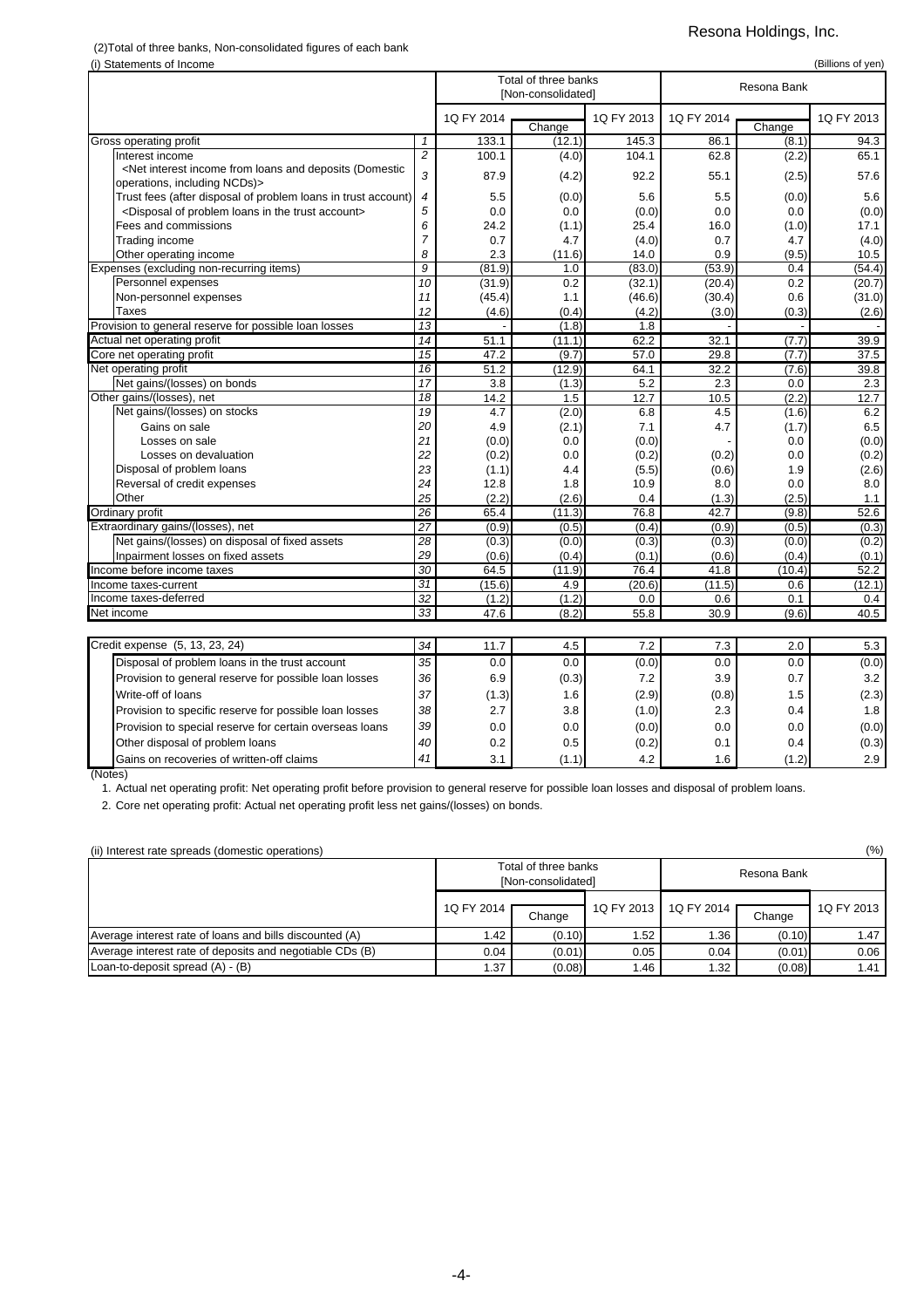### Resona Holdings, Inc.

| (i) Statements of Income                                                                                                                                                          |                 |                |                     |            |            |                  | (Billions of yen) |
|-----------------------------------------------------------------------------------------------------------------------------------------------------------------------------------|-----------------|----------------|---------------------|------------|------------|------------------|-------------------|
|                                                                                                                                                                                   |                 |                | Saitama Resona Bank |            |            | Kinki Osaka Bank |                   |
|                                                                                                                                                                                   |                 | 1Q FY 2014     | Change              | 1Q FY 2013 | 1Q FY 2014 | Change           | 1Q FY 2013        |
| Gross operating profit                                                                                                                                                            | $\mathbf{1}$    | 33.9           | (1.4)               | 35.4       | 13.0       | (2.5)            | 15.5              |
| Interest income                                                                                                                                                                   | $\overline{c}$  | 27.6           | (1.3)               | 29.0       | 9.6        | (0.3)            | 9.9               |
| <net (domestic<="" and="" deposits="" from="" income="" interest="" loans="" td=""><td>3</td><td>24.1</td><td>(1.2)</td><td>25.4</td><td>8.6</td><td>(0.4)</td><td>9.1</td></net> | 3               | 24.1           | (1.2)               | 25.4       | 8.6        | (0.4)            | 9.1               |
| operations, including NCDs)>                                                                                                                                                      |                 |                |                     |            |            |                  |                   |
| Trust fees (after disposal of problem loans in trust account)                                                                                                                     | 4               |                |                     |            |            |                  |                   |
| <disposal account="" in="" loans="" of="" problem="" the="" trust=""></disposal>                                                                                                  | 5               |                |                     |            |            |                  |                   |
| Fees and commissions                                                                                                                                                              | 6               | 5.7            | (0.5)               | 6.2        | 2.4        | 0.4              | 2.0               |
| Trading income                                                                                                                                                                    | $\overline{7}$  |                |                     |            |            |                  |                   |
| Other operating income                                                                                                                                                            | 8               | 0.5            | 0.5                 | 0.0        | 0.8        | (2.6)            | 3.4               |
| Expenses (excluding non-recurring items)                                                                                                                                          | $\overline{g}$  | (18.7)         | 0.0                 | (18.8)     | (9.2)      | 0.4              | (9.6)             |
| Personnel expenses                                                                                                                                                                | 10              | (7.1)          | 0.0                 | (7.2)      | (4.2)      | 0.0              | (4.2)             |
| Non-personnel expenses                                                                                                                                                            | 11              | (10.5)         | 0.1                 | (10.6)     | (4.4)      | 0.4              | (4.9)             |
| Taxes                                                                                                                                                                             | 12              | (1.0)          | (0.0)               | (1.0)      | (0.5)      | (0.0)            | (0.4)             |
| Provision to general reserve for possible loan losses                                                                                                                             | 13              |                |                     |            |            | (1.8)            | 1.8               |
| Actual net operating profit                                                                                                                                                       | 14              | 15.2           | (1.3)               | 16.5       | 3.7        | (2.0)            | 5.8               |
| Core net operating profit                                                                                                                                                         | 15              | 14.4           | (2.5)               | 17.0       | 3.0        | 0.5              | 2.4               |
| Net operating profit                                                                                                                                                              | 16              | 15.2           | (1.3)               | 16.5       | 3.7        | (3.8)            | 7.6               |
| Net gains/(losses) on bonds                                                                                                                                                       | $\overline{17}$ | 0.7            | 1.2                 | (0.4)      | 0.7        | (2.6)            | 3.3               |
| Other gains/(losses), net                                                                                                                                                         | 18              | 2.0            | (0.4)               | 2.4        | 1.7        | 4.2              | (2.5)             |
| Net gains/(losses) on stocks                                                                                                                                                      | 19              | 0.2            | 0.0                 | 0.2        | (0.0)      | (0.4)            | 0.4               |
| Gains on sale                                                                                                                                                                     | 20              | 0.2            | 0.0                 | 0.2        |            | (0.4)            | 0.4               |
| Losses on sale                                                                                                                                                                    | 21              |                | 0.0                 | (0.0)      | (0.0)      | (0.0)            |                   |
| Losses on devaluation                                                                                                                                                             | 22              |                |                     |            |            | 0.0              | (0.0)             |
| Disposal of problem loans                                                                                                                                                         | 23              | (0.5)          | (0.4)               | (0.0)      | 0.0        | 2.8              | (2.8)             |
| Reversal of credit expenses                                                                                                                                                       | 24              | 2.8            | 0.0                 | 2.7        | 2.0        | 1.8              | 0.1               |
| Other                                                                                                                                                                             | 25              | (0.4)          | (0.0)               | (0.3)      | (0.3)      | (0.0)            | (0.3)             |
| Ordinary profit                                                                                                                                                                   | 26              | 17.2           | (1.8)               | 19.0       | 5.5        | 0.3              | 5.1               |
| Extraordinary gains/(losses), net                                                                                                                                                 | 27<br>28        | (0.0)          | 0.0                 | (0.0)      | (0.0)      | (0.0)            | 0.0               |
| Net gains/(losses) on disposal of fixed assets                                                                                                                                    |                 | (0.0)          | 0.0                 | (0.0)      | (0.0)      | (0.0)            | 0.0               |
| Inpairment losses on fixed assets                                                                                                                                                 | 29              | (0.0)          | (0.0)               |            | (0.0)      | (0.0)            |                   |
| Income before income taxes                                                                                                                                                        | 30<br>31        | 17.2           | (1.7)               | 18.9       | 5.4        | 0.3              | 5.1               |
| Income taxes-current                                                                                                                                                              | 32              | (4.4)<br>(1.2) | 2.0                 | (6.5)      | 0.3        | 2.2              | (1.8)             |
| Income taxes-deferred                                                                                                                                                             |                 |                | (0.7)               | (0.4)      | (0.6)      | (0.7)            | 0.1               |
| Net income                                                                                                                                                                        | 33              | 11.5           | (0.4)               | 11.9       | 5.2        | 1.8              | 3.3               |
|                                                                                                                                                                                   |                 |                |                     |            |            |                  |                   |
| Credit expense (5, 13, 23, 24)                                                                                                                                                    | 34              | 2.2            | (0.3)               | 2.6        | 2.0        | 2.8              | (0.7)             |
| Disposal of problem loans in the trust account                                                                                                                                    | 35              |                |                     |            |            |                  |                   |
| Provision to general reserve for possible loan losses                                                                                                                             | 36              | 1.0            | (1.1)               | 2.2        | 1.8        | 0.0              | 1.8               |
| Write-off of loans                                                                                                                                                                | 37              | (0.3)          | (0.2)               | (0.1)      | (0.1)      | 0.3              | (0.5)             |
| Provision to specific reserve for possible loan losses                                                                                                                            | 38              | 0.6            | 1.2                 | (0.6)      | (0.2)      | 2.0              | (2.2)             |
| Provision to special reserve for certain overseas loans                                                                                                                           | 39              |                |                     |            |            |                  |                   |
| Other disposal of problem loans                                                                                                                                                   | 40              | (0.2)          | (0.2)               | 0.0        | 0.2        | 0.2              | 0.0               |
| Gains on recoveries of written-off claims                                                                                                                                         | 41              | 1.1            | (0.0)               | 1.1        | 0.3        | 0.1              | 0.1               |
|                                                                                                                                                                                   |                 |                |                     |            |            |                  |                   |

Gains on recoveries of written-off claims **41** 1.1 (0.0) 1.1 0.3 0.1 0.1 0.1 0.1 (Notes)

1. Actual net operating profit: Net operating profit before provision to general reserve for possible loan losses and disposal of problem loans.

2. Core net operating profit: Actual net operating profit less net gains/(losses) on bonds.

| (%)<br>(ii) Interest rate spreads (domestic operations)  |            |                     |            |            |                  |            |  |  |  |  |
|----------------------------------------------------------|------------|---------------------|------------|------------|------------------|------------|--|--|--|--|
|                                                          |            | Saitama Resona Bank |            |            | Kinki Osaka Bank |            |  |  |  |  |
|                                                          |            |                     |            |            |                  |            |  |  |  |  |
|                                                          | 1Q FY 2014 | Change              | 1Q FY 2013 | 1Q FY 2014 | Change           | 1Q FY 2013 |  |  |  |  |
| Average interest rate of loans and bills discounted (A)  | 1.51       | (0.10)              | 1.62       | l.51       | (0.09)           | 1.61       |  |  |  |  |
| Average interest rate of deposits and negotiable CDs (B) | 0.03       | (0.00)              | 0.04       | 0.07       | (0.02)           | 0.09       |  |  |  |  |
| Loan-to-deposit spread (A) - (B)                         | 1.48       | (0.10)              | 1.58       | .44        | (0.07)           | 1.51       |  |  |  |  |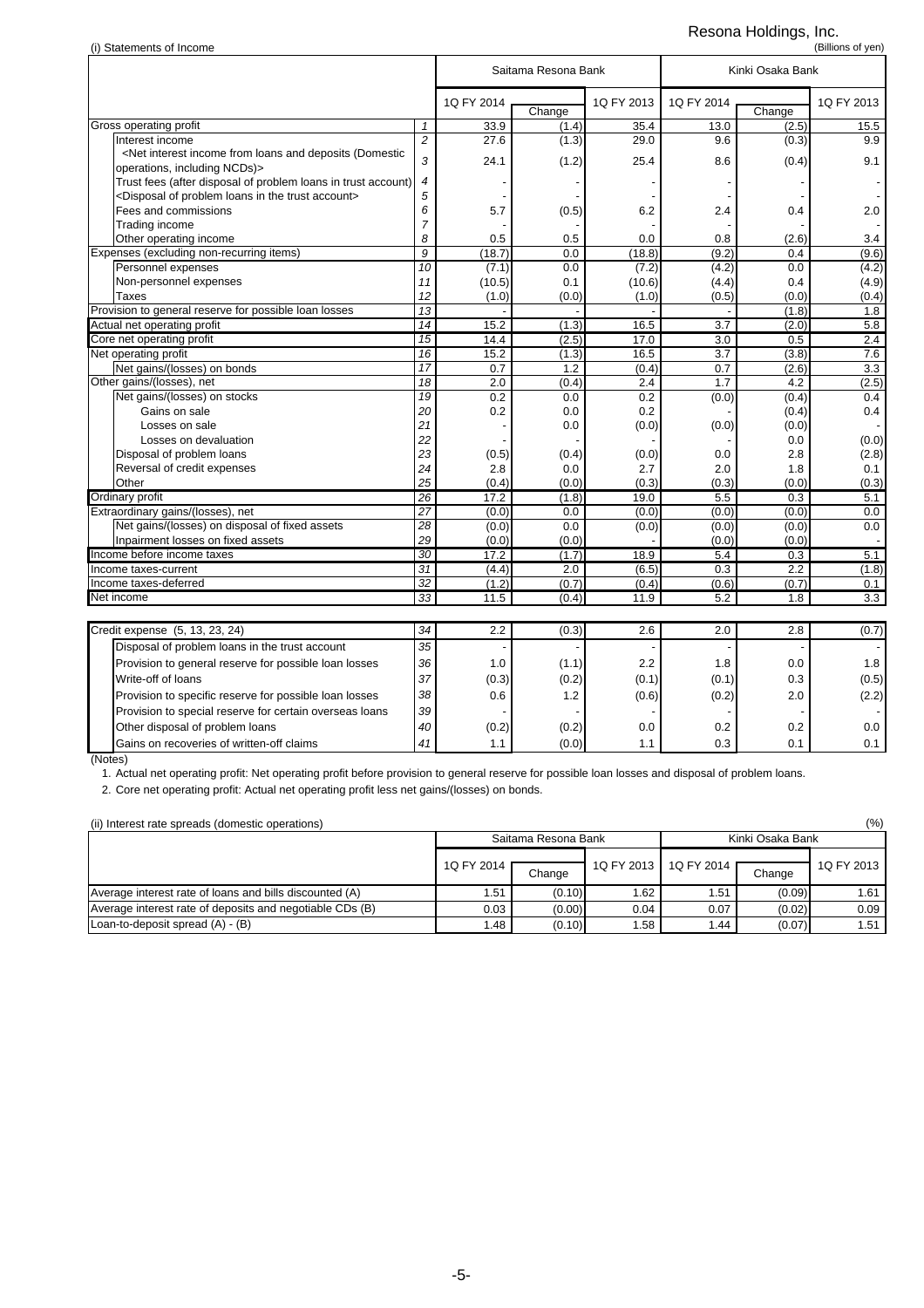#### **3. Claims Disclosed under the Financial Reconstruction Act Criteria**

#### Resona Holdings, Inc.

|                                          |                                         |             |           |              | (Billions of yen,%) |
|------------------------------------------|-----------------------------------------|-------------|-----------|--------------|---------------------|
|                                          |                                         | End of June |           | End of March | End of June         |
|                                          |                                         | 2014 [A]    | $[A]-[B]$ | 2014 [B]     | 2013                |
|                                          | Unrecoverable or valueless claims       | 57.1        | (1.9)     | 59.1         | 66.8                |
|                                          | <b>Risk claims</b>                      | 302.1       | (8.6)     | 310.7        | 343.0               |
| Total of three banks                     | Special attention loans                 | 109.4       | (4.9)     | 114.4        | 147.9               |
| [Non-consolidated]<br>(Banking and Trust | Subtotal (A)                            | 468.8       | (15.5)    | 484.3        | 557.8               |
| Account)                                 | <b>Normal Claims</b>                    | 26,629.0    | (593.5)   | 27,222.6     | 26,370.0            |
|                                          | Total (B)                               | 27,097.8    | (609.1)   | 27,707.0     | 26,927.8            |
|                                          | $\overline{\text{NPL}}$ Ratio (A) / (B) | 1.73        | (0.01)    | 1.74         | 2.07                |
|                                          | Unrecoverable or valueless claims       | 37.2        | (1.5)     | 38.8         | 47.0                |
|                                          | <b>Risk claims</b>                      | 166.8       | (10.5)    | 177.3        | 202.0               |
| Resona Bank                              | Special attention loans                 | 68.7        | (0.6)     | 69.4         | 102.1               |
| (Banking and                             | Subtotal (A)                            | 272.8       | (12.7)    | 285.6        | 351.2               |
| <b>Trust Account)</b>                    | Normal Claims                           | 17,617.3    | (493.5)   | 18,110.8     | 17,434.5            |
|                                          | Total (B)                               | 17,890.2    | (506.2)   | 18,396.4     | 17,785.8            |
|                                          | NPL Ratio (A) / (B)                     | 1.52        | (0.02)    | 1.55         | 1.97                |
|                                          | Unrecoverable or valueless claims       | 11.4        | 0.2       | 11.1         | 10.9                |
|                                          | <b>Risk claims</b>                      | 76.3        | 1.5       | 74.8         | 79.3                |
| Saitama                                  | Special attention loans                 | 25.4        | 1.0       | 24.3         | 24.2                |
| Resona                                   | Subtotal (A)                            | 113.2       | 2.8       | 110.3        | 114.5               |
| <b>Bank</b>                              | <b>Normal Claims</b>                    | 6,598.0     | (25.6)    | 6,623.7      | 6,519.7             |
|                                          | Total (B)                               | 6,711.3     | (22.8)    | 6,734.1      | 6,634.2             |
|                                          | NPL Ratio (A) / (B)                     | 1.68        | 0.04      | 1.63         | 1.72                |
|                                          | Unrecoverable or valueless claims       | 8.4         | (0.6)     | 9.1          | 8.8                 |
|                                          | <b>Risk claims</b>                      | 58.9        | 0.4       | 58.5         | 61.6                |
|                                          | Special attention loans                 | 15.2        | (5.4)     | 20.6         | 21.5                |
| Kinki Osaka<br>Bank                      | Subtotal (A)                            | 82.6        | (5.6)     | 88.3         | 92.0                |
|                                          | Normal Claims                           | 2,413.5     | (74.3)    | 2,487.9      | 2,415.6             |
|                                          | Total (B)                               | 2,496.2     | (80.0)    | 2,576.3      | 2,507.7             |
|                                          | NPL Ratio (A) / (B)                     | 3.31        | (0.11)    | 3.42         | 3.67                |

(Note)

The presented figures as of the end of June 2014 are classified in accordance with the categories, which are defined under the provisions of the Article 4 of the Implementing Regulations for the Law Concerning Emergency Measures to Revitalize Financial System. Presented figures are based on the following criteria:

[Classification for disclosure]

Based on the Guidelines for Self-assessment of Asset Quality which was established in accordance with the FSA's Financial Inspection Manual, each of subsidiary banks implemented self-assessment of asset quality as of the end of June 2014. Based on the results of such self-assessments, claims were classified into the disclosure categories.

[Disclosed amount]

Amount reported for each disclosure category is based on the outstanding exposure amount as of the end of June 2014. Also, those claims newly classified as "unrecoverable or valueless," the exposure amount deemed irrecoverable is deducted as an equivalent for partial direct write-offs.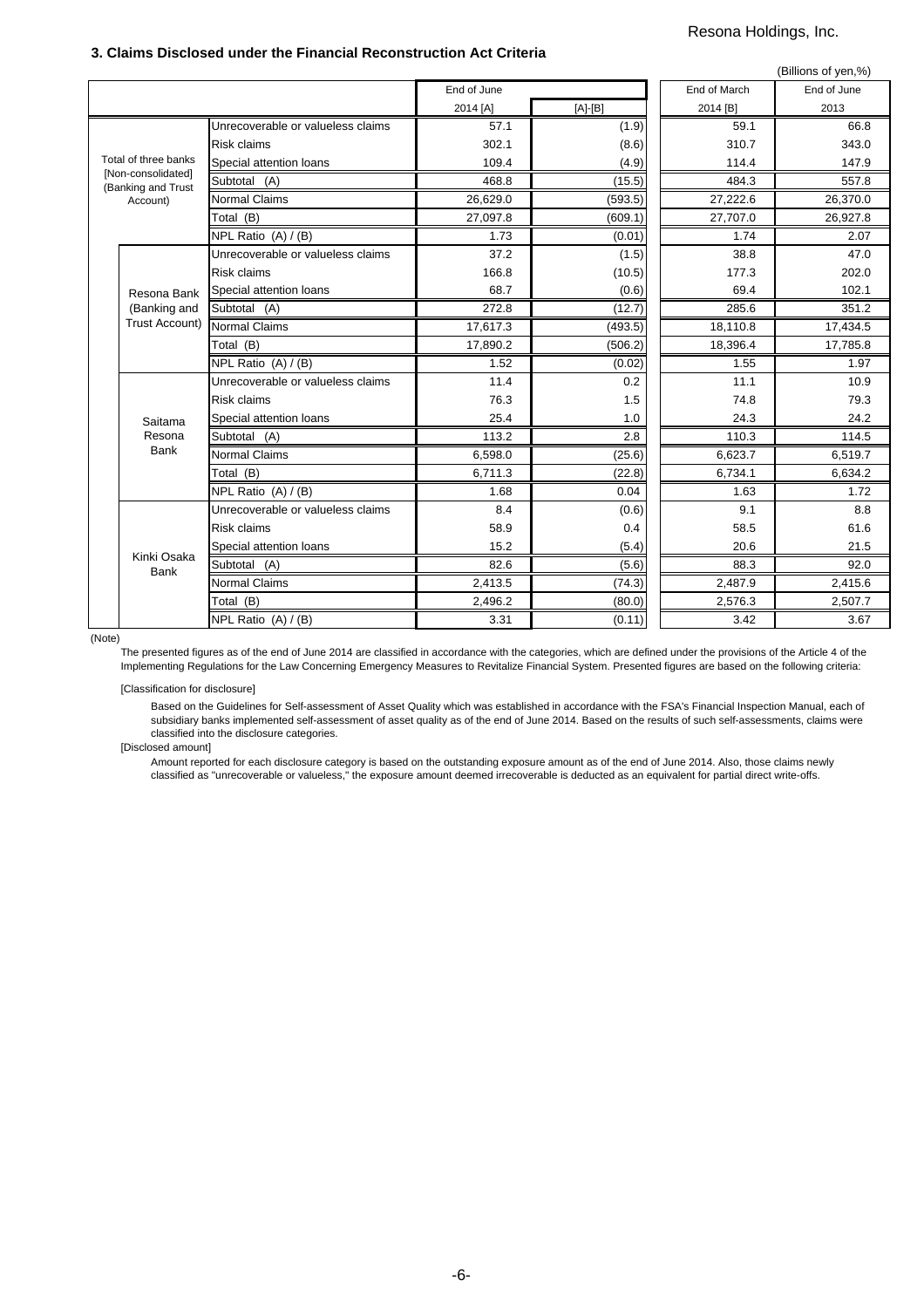(Billions of Yen)

# **4. Unrealized Gains/(Losses) on Marketable Securities**

(1) Unrealized gains/(losses) on available-for-sale securities

|  |                      |                                   |                                      |       |                   |       |                                      |       |                  |       |                                      |        |       | (Billions of Yen) |
|--|----------------------|-----------------------------------|--------------------------------------|-------|-------------------|-------|--------------------------------------|-------|------------------|-------|--------------------------------------|--------|-------|-------------------|
|  |                      |                                   | End of June 2014                     |       | End of March 2014 |       |                                      |       | End of June 2013 |       |                                      |        |       |                   |
|  |                      |                                   | B/S Amount Unrealized gains/(losses) |       |                   |       | B/S Amount Unrealized gains/(losses) |       |                  |       | B/S Amount Unrealized gains/(losses) |        |       |                   |
|  |                      |                                   |                                      |       | Gain              | Loss  |                                      |       | Gain             | Loss  |                                      |        | Gain  | Loss              |
|  |                      | Available-for-<br>sale Securities | 5,431.9                              | 379.3 | 384.2             | (4.9) | 6.531.5                              | 332.8 | 341.6            | (8.8) | 8.203.9                              | 229.4  | 271.2 | (41.8)            |
|  | Total of three banks | <b>Stocks</b>                     | 689.9                                | 356.8 | 359.7             | (2.8) | 648.3                                | 316.7 | 320.0            | (3.3) | 580.7                                | 246.5  | 252.2 | (5.7)             |
|  | [Non-consolidated]   | <b>Bonds</b>                      | 4.399.0                              | 16.4  | 17.0              | (0.6) | 5.565.4                              | 11.8  | 15.1             | (3.2) | 7.234.8                              | (14.2) | 13.4  | (27.7)            |
|  |                      | Other                             | 342.9                                | 5.9   | 7.4               | (1.4) | 317.7                                | 4.2   | 6.4              | (2.2) | 388.3                                | (2.9)  | 5.4   | (8.3)             |
|  | Resona Bank          | Available-for-<br>sale Securities | 2,373.8                              | 286.7 | 291.1             | (4.3) | 3.593.6                              | 251.3 | 258.9            | (7.5) | 4.617.0                              | 156.3  | 192.9 | (36.6)            |
|  |                      | <b>Stocks</b>                     | 546.4                                | 281.6 | 284.2             | (2.6) | 514.3                                | 249.4 | 252.5            | (3.0) | 448.0                                | 181.5  | 186.9 | (5.3)             |
|  |                      | <b>Bonds</b>                      | 1.638.3                              | 3.2   | 3.8               | (0.5) | 2.898.0                              | 0.4   | 3.3              | (2.9) | 3,926.9                              | (20.2) | 3.3   | (23.5)            |
|  |                      | Other                             | 189.0                                | 1.8   | 3.0               | (1.1) | 181.2                                | 1.4   | 2.9              | (1.5) | 242.0                                | (5.0)  | 2.6   | (7.6)             |
|  |                      | Available-for-<br>sale Securities | 2.310.4                              | 79.6  | 79.9              | (0.2) | 2,253.2                              | 70.3  | 71.1             | (0.8) | 2.946.8                              | 66.3   | 70.0  | (3.6)             |
|  | Saitama Resona       | <b>Stocks</b>                     | 133.2                                | 69.4  | 69.6              | (0.1) | 123.8                                | 61.4  | 61.7             | (0.2) | 123.8                                | 60.6   | 60.8  | (0.1)             |
|  | Bank                 | <b>Bonds</b>                      | 2,129.2                              | 9.9   | 9.9               | (0.0) | 2,085.9                              | 8.8   | 9.0              | (0.1) | 2.775.0                              | 5.5    | 8.7   | (3.2)             |
|  |                      | Other                             | 47.9                                 | 0.2   | 0.3               | (0.0) | 43.5                                 | (0.0) | 0.3              | (0.3) | 47.9                                 | 0.1    | 0.4   | (0.2)             |
|  |                      | Available-for-<br>sale Securities | 747.5                                | 12.9  | 13.2              | (0.3) | 684.6                                | 11.1  | 11.6             | (0.4) | 640.0                                | 6.7    | 8.3   | (1.5)             |
|  | Kinki Osaka          | <b>Stocks</b>                     | 10.1                                 | 5.7   | 5.8               | (0.0) | 10.1                                 | 5.7   | 5.7              | (0.0) | 8.8                                  | 4.3    | 4.5   | (0.1)             |
|  | Bank                 | <b>Bonds</b>                      | 631.3                                | 3.2   | 3.2               | (0.0) | 581.4                                | 2.5   | 2.6              | (0.1) | 532.8                                | 0.4    | 1.4   | (0.9)             |
|  |                      | Other                             | 105.9                                | 3.8   | 4.0               | (0.2) | 93.0                                 | 2.8   | 3.1              | (0.2) | 98.2                                 | 1.9    | 2.4   | (0.4)             |

(2) Unrealized gains/(losses) on held-to-maturity bonds

|                                         |         |                  |                                      |       |  |                                      |                   |      |       |                                      |      |      | 1011101130110111 |
|-----------------------------------------|---------|------------------|--------------------------------------|-------|--|--------------------------------------|-------------------|------|-------|--------------------------------------|------|------|------------------|
|                                         |         | End of June 2014 |                                      |       |  |                                      | End of March 2014 |      |       | End of June 2013                     |      |      |                  |
|                                         |         |                  | B/S Amount Unrealized gains/(losses) |       |  | B/S Amount Unrealized gains/(losses) |                   |      |       | B/S Amount Unrealized gains/(losses) |      |      |                  |
|                                         |         |                  | Gain                                 | Loss  |  |                                      |                   | Gain | Loss  |                                      |      | Gain | Loss             |
| Total of three banks [Non-consolidated] |         | 70.2             | 70.2                                 | (0.0) |  | 2.150.7                              | 67.8              | 67.9 | (0.1) | 2.230.2                              | 52.7 | 53.8 | (1.0)            |
| Resona Bank                             | 1.367.5 | 41.5             | 41.5                                 |       |  | 1.368.4                              | 39.0              | 39.0 |       | 1.465.6                              | 26.5 | 26.7 | (0.2)            |
| Saitama Resona Bank                     | 633.8   | 22.0             | 22.0                                 |       |  | 627.8                                | 21.5              | 21.7 | (0.1) | 612.2                                | 19.1 | 19.9 | (0.8)            |
| Kinki Osaka Bank                        | 155.9   | 6.6              | 6.6                                  | (0.0) |  | 154.3                                | 7.1               | 7.1  | (0.0) | 152.2                                | 7.1  | 7.1  | (0.0)            |

(3) Stocks of subsidiaries and affiliates

There is no applicable information.

#### (Notes)

1. Figures in the above table includes "securities", negotiable certificates of deposit included in "cash and due from banks", and trust beneficiary certificates included in "monetary claims bought" stated on the balance sheet.

2. The presented amounts do not include the securities of which it is extremely difficult to estimate fair values.

3. For stocks, market values are based on the average price during the one month prior to the quarter and fiscal year-end. For other securities, market values are based on the market price prevailing on the last day of the relevant period.